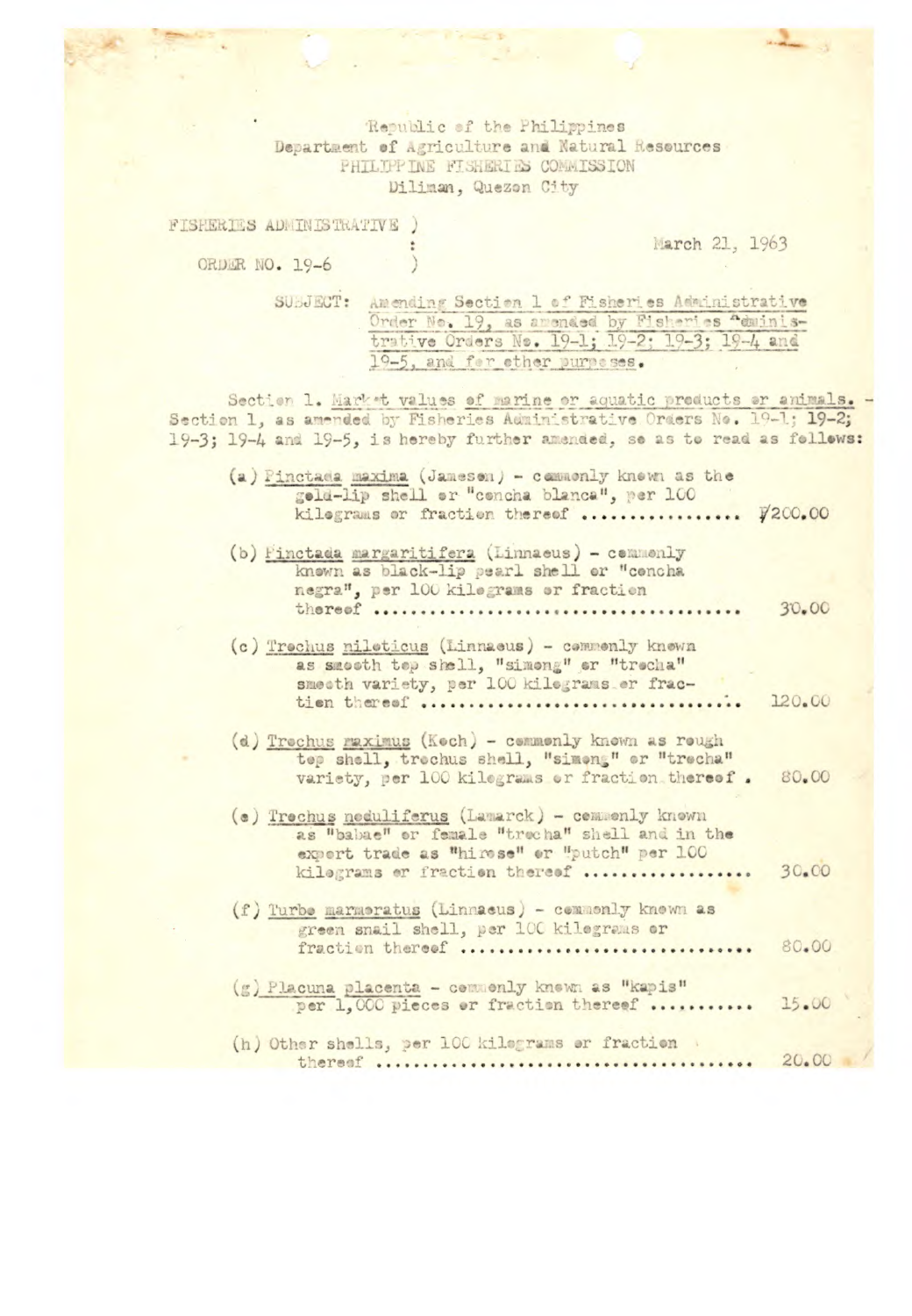|  | (i) Trepang or beche-de-mer - commenly known as .<br>"balatan" and all species of the group                                  |           |
|--|------------------------------------------------------------------------------------------------------------------------------|-----------|
|  | Hølethurøidea which are dried edible                                                                                         |           |
|  | helethurians, per 100 kilegrams er frac-<br>tion thereof  7 50.00                                                            |           |
|  | (j) Dried starfish of the group Asteroidea.<br>commenly known as "estrallang-dagat"<br>er "bituing-dagat", per 100 kilegrams |           |
|  | er fraction thereef                                                                                                          | 10.00     |
|  | (k) "Managkay" or dried meat of Taclebe of the                                                                               |           |
|  | species Tridacna gigas, per 100 kilograms<br>or fraction thereof                                                             | 40.00     |
|  | (1) Dried cuttle fish, pusit, pusita and all                                                                                 |           |
|  | other species of the group Cephalopeda;<br>per 100 kilograms or fraction thereof                                             | 50.00     |
|  | (m) Dried sea-horse and pipefish, per one (1)                                                                                |           |
|  | kilogram or fraction thereof                                                                                                 | 6.00      |
|  | (n) Dried sharkfins of all kinds, per ICC kilo-<br>grams er fraction thereof                                                 | 60.00     |
|  | (o) Green turtle (Chelenia japonica), commonly<br>known as Turtuga er pudne, per turtle                                      | 6.00      |
|  |                                                                                                                              |           |
|  | (n) Hawksbill turtle (Eretmochelys imbricata),<br>commonly known as "pawikan" or "pesikan",                                  |           |
|  | per one (1) kilogram of tortoise shells<br>or fraction thereof                                                               | 10.00     |
|  | (q) Other marine turtles, per turtle                                                                                         | 4.00      |
|  | (r) Turtle eggs, per 100 er fraction thereof                                                                                 | 1.00      |
|  | (s) Precious corals, per lineal meter or fraction                                                                            |           |
|  |                                                                                                                              | 8.00      |
|  | (t) Other sea cerals, per cubic meter or fraction                                                                            | 4.00      |
|  | (u) Salted skins of sea snakes of the species                                                                                |           |
|  | Laticauda semifasciata, Laticauda cole-<br>brina and commenly called as "balingkasaw",                                       |           |
|  | "taguiwale" er "wale-wale", per 10 kilo-<br>grams or fraction thereof                                                        | $30 - 00$ |
|  |                                                                                                                              |           |

FAO NO. 19-6